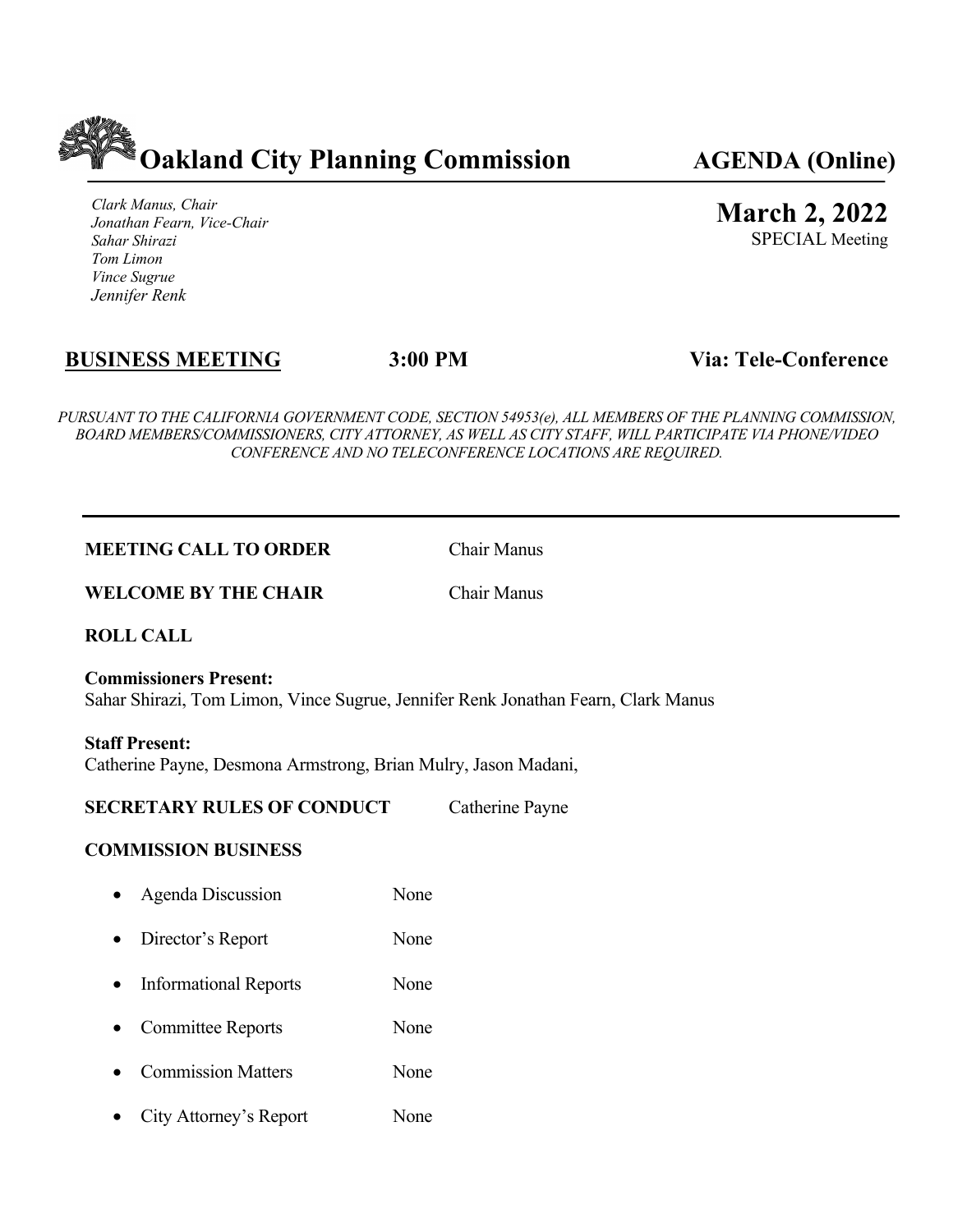

**Page 2** *March 2, 2022*

# **OPEN FORUM**

At this time members of the public may speak on any item of interest within the Commission's jurisdiction. At the discretion of the Chair, speakers are generally limited to two minutes or less if there are six (6) or less speakers on an item, and one minute or less if there are more than six (6) speakers.

**Public Speakers:** 1. David Peters. 2. Saul Armian

# **CONSENT CALENDAR**

The Commission will take a single roll call vote on all of the items listed below in this section. The vote will be on approval of the staff report and recommendation in each case. Members of the Commission may request that any item on the Consent Calendar be singled out for separate discussion and vote.

| 1.<br><b>Location:</b>              | <b>Citywide</b>                                                                                                                                                                                                                                                                                                                                                                                              |
|-------------------------------------|--------------------------------------------------------------------------------------------------------------------------------------------------------------------------------------------------------------------------------------------------------------------------------------------------------------------------------------------------------------------------------------------------------------|
| <b>Accessor's Parcel Number:</b>    | N/A                                                                                                                                                                                                                                                                                                                                                                                                          |
| <b>Proposal:</b>                    | Renew The Adoption of a Resolution Determining that Conducting In-<br>Person Meetings of the Planning Commission And Its Committees Would<br>Present Imminent Risks to Attendees' Health, And Electing to Continue<br>Conducting Meetings Using Teleconferencing In Accordance With City<br>Planning Commission Resolution, dated October 6, 2021, to Allow<br>Continuation of Planning Commission Meetings. |
| Applicant:                          | Catherine Payne, Secretary to the Planning Commission                                                                                                                                                                                                                                                                                                                                                        |
| <b>Phone Number:</b>                | $(510)$ 915-0577                                                                                                                                                                                                                                                                                                                                                                                             |
| Owner:                              | <b>NA</b>                                                                                                                                                                                                                                                                                                                                                                                                    |
| <b>Case File Number:</b>            | <b>NA</b>                                                                                                                                                                                                                                                                                                                                                                                                    |
| <b>Planning Permits Required:</b>   | Renew the adoption of Resolution Pursuant to AB-361                                                                                                                                                                                                                                                                                                                                                          |
| <b>General Plan:</b>                | <b>NA</b>                                                                                                                                                                                                                                                                                                                                                                                                    |
| Zoning:                             | <b>NA</b>                                                                                                                                                                                                                                                                                                                                                                                                    |
| <b>Environmental Determination:</b> | Exempt pursuant to California Environmental Quality Act (CEQA)<br>Guidelines Section 15061(b)(3) (Common Sense Exemption).                                                                                                                                                                                                                                                                                   |
| <b>Historic Status:</b>             | <b>NA</b>                                                                                                                                                                                                                                                                                                                                                                                                    |
| <b>City Council District:</b>       | <b>NA</b>                                                                                                                                                                                                                                                                                                                                                                                                    |
| <b>Status:</b>                      | <b>NA</b>                                                                                                                                                                                                                                                                                                                                                                                                    |
| <b>Staff Recommendation:</b>        | Receive public testimony and consider renewing the adoption of                                                                                                                                                                                                                                                                                                                                               |
|                                     | Resolution.                                                                                                                                                                                                                                                                                                                                                                                                  |
| <b>Finality of Decision:</b>        | Decision Final.                                                                                                                                                                                                                                                                                                                                                                                              |
| For further information:            | Contact case planner Catherine Payne at (510) 915-0577 or by e-mail                                                                                                                                                                                                                                                                                                                                          |
|                                     | at cpayne@oaklandca.gov                                                                                                                                                                                                                                                                                                                                                                                      |

**Planner:** Catherine Payne, gave a description of the item.

**Public Speakers:** None

**Motion to approve by:** Sugrue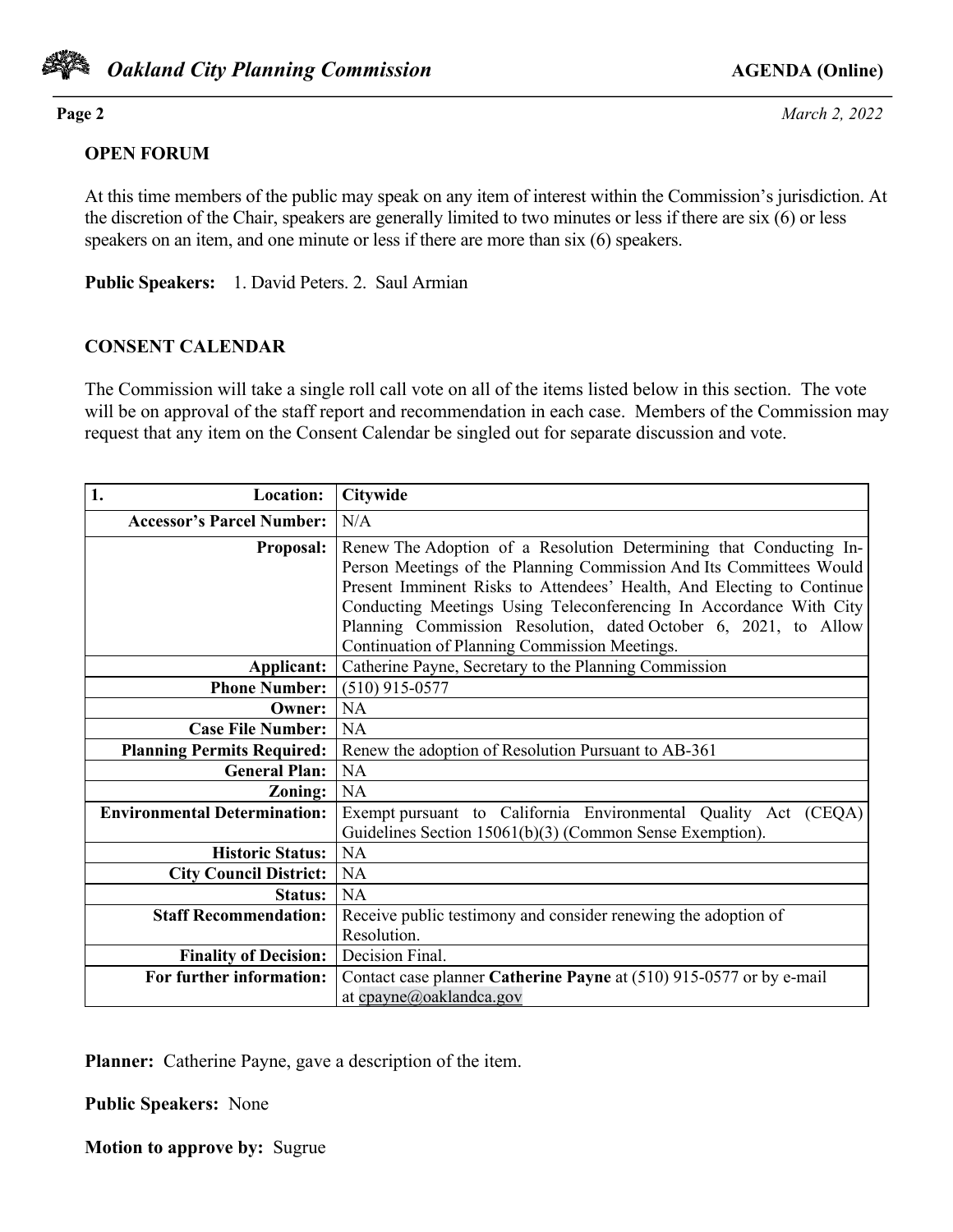

**Page 3** *March 2, 2022*

**Seconded by:** Limon

**Action:** 6 Ayes, 0 Noes

#### **PUBLIC HEARINGS**

The hearing provides opportunity for all concerned persons to speak; the hearing will normally be closed after all testimony has been heard. If you challenge a Commission decision in court, you will be limited to issues raised at the public hearing or in correspondence delivered to the Planning and Building Department, at, or prior to, the public hearing.

The Commission will then vote on the matter based on the staff report and recommendation. If the Commission does not follow the staff recommendation and no alternate findings for decision have been prepared, then the vote on the matter will be considered a "straw" vote, which essentially is a non-binding vote directing staff to return to the Commission at a later date with appropriate findings for decision and, as applicable, conditions of approval that the Commission will consider in making a final decision.

If you wish to be notified on the decision of an agenda item, please contact the case planner for the specific agenda item.

| 2.                                       | Location: 1542 Broadway (as known as 1544 Broadway)                                              |
|------------------------------------------|--------------------------------------------------------------------------------------------------|
| Assessor's Parcel Number: 008 0622 00700 |                                                                                                  |
|                                          | Proposal: To establish a bar (Alcoholic Beverage Sales Commercial Activity) requiring a          |
|                                          | Type 48 license in a 1560 square-foot vacant ground floor store front commercial                 |
|                                          | space. The proposed operating hours are 11:00 AM to 1:00 AM.                                     |
|                                          | <b>Applicant:</b> Lanenna Joiner                                                                 |
| <b>Phone Number:</b> (510) 214-3335      |                                                                                                  |
|                                          | Owner: High Bridge Oakland III LLC.                                                              |
| Case File Number: PLN21205               |                                                                                                  |
|                                          | Planning Permits Required: Major Conditional Use Permit to establish an Alcoholic Beverage Sales |
|                                          | Activity with additional Findings of Public Convenience or Necessity in an over                  |
|                                          | concentrated area.                                                                               |
|                                          | <b>General Plan: Central Business District</b>                                                   |
|                                          | <b>Zoning:</b> Central Business District Pedestrian Commercial (CBD-P) Zone                      |
|                                          | Environmental Determination: Exempt, Section 15301 of the State CEQA Guidelines: Existing        |
|                                          | Facilities (operation); and Section 15183: Projects Consistent with a Community                  |
|                                          | Plan, General Plan or Zoning                                                                     |
|                                          | Historic Status: PDHP; OCHS Survey Rating Ec3;                                                   |
| City Council district 3                  |                                                                                                  |
|                                          | <b>Status: Pending</b>                                                                           |
|                                          | Staff Recommendation Approval subject to attached conditions.                                    |
|                                          | <b>Finality of Decision:</b> Appealable to City Council within ten (10) days.                    |
|                                          | For further information: Jason Madani: Phone: (510) 238-4790; Email: jmadani@oaklandca.gov       |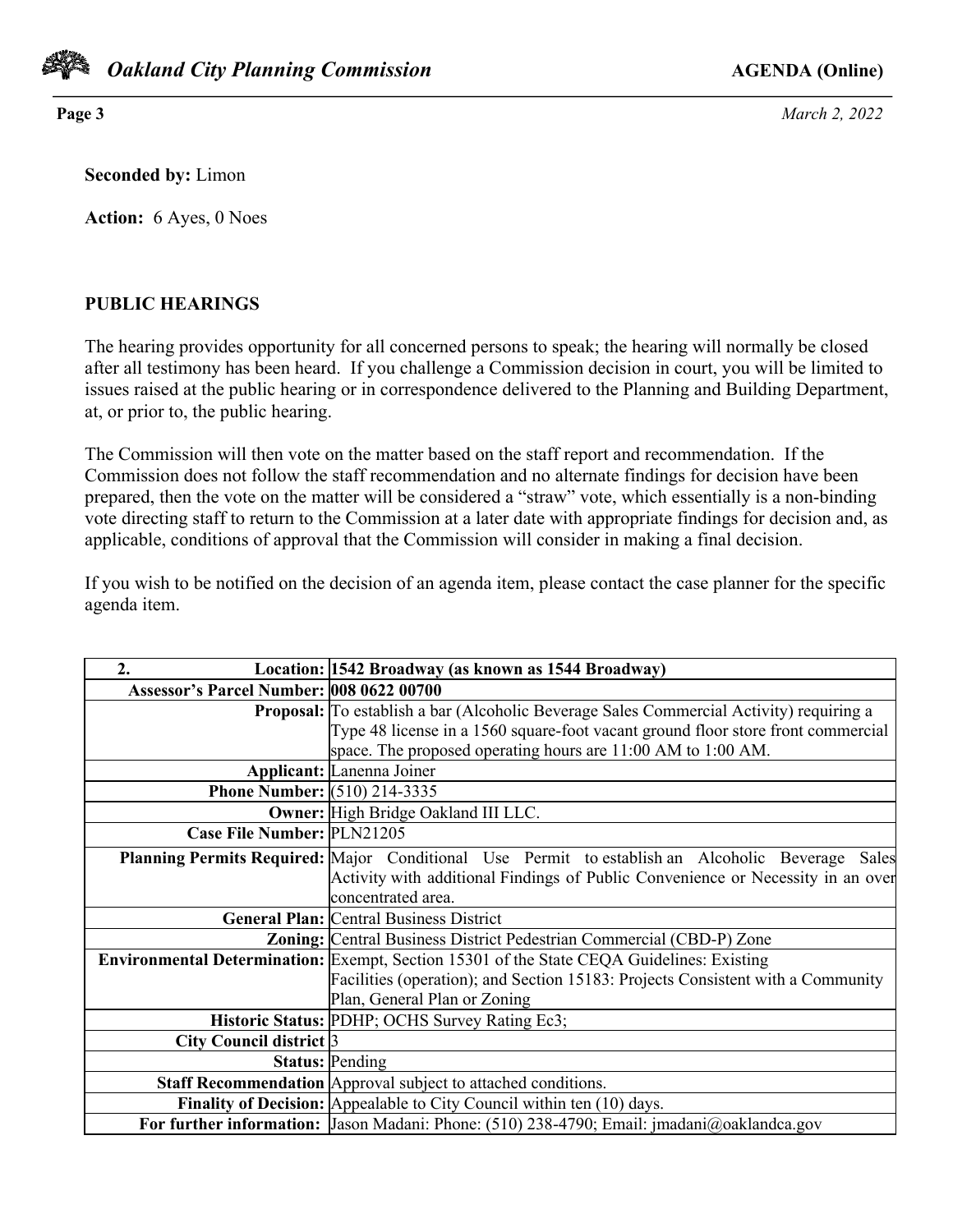

**Page 4** *March 2, 2022*

**Case Planner:** Jason Madani gave a verbal presentation of the project.

**Applicant:** Neena Joiner gave a verbal presentation of the project.

**Public Speakers:** 1. David Peters

#### **Motion by Shirazi to:**

1. Affirm staff's environmental determination.

2. Approve the Major Conditional Use Permit subject to the attached Findings and Conditions.

**Seconded by:** Renk

**Action:** 6 Ayes, 0 Noes

| 3.                                      | Location: 1780 Telegraph Avenue and 1749 Broadway (through-lot and building)                        |
|-----------------------------------------|-----------------------------------------------------------------------------------------------------|
| Assessor's Parcel Number 008 074002900  |                                                                                                     |
|                                         | <b>Proposal:</b> To establish a bar (Alcoholic Beverage Sales Commercial Activity) requiring        |
|                                         | a Type 48 license in a vacant ground floor commercial space which was formerly                      |
|                                         | occupied by the Here's How full-service restaurant and bar. The proposed bar                        |
|                                         | will have operating hours 3:00 PM to 2:00 AM.                                                       |
| <b>Applicant:</b> Cory Hunt             |                                                                                                     |
| <b>Phone Number:</b> (916) 601-1782     |                                                                                                     |
|                                         | Owner: HPN 1780 Telegraph LLC.                                                                      |
| Case File Number: PLN21186              |                                                                                                     |
| <b>Planning Permits Required: Major</b> | Conditional Use Permit with<br>additional findings including Public                                 |
|                                         | Convenience or Necessity in an over concentrated area for an Alcoholic Beverage                     |
|                                         | Sales Commercial Activity.                                                                          |
|                                         | <b>General Plan: Central Business District</b>                                                      |
|                                         | Zoning: CBD-P Zone Central Business District Pedestrian Commercial Zone                             |
|                                         | <b>Environmental Determination:</b> Exempt, State CEQA Guidelines Sections 15301: Existing          |
|                                         | Facilities (operation) and 15183: Projects Consistent with a Community Plan,                        |
|                                         | General Plan or Zoning                                                                              |
|                                         | Historic Status: Potentially Designated Historic Property in the Uptown Commercial Area of          |
|                                         | Primary Importance and with an Oakland Cultural Heritage Survey rating of C1+                       |
| City Council district 3                 |                                                                                                     |
|                                         | <b>Status:</b> Receive public comments and Planning Commission comments. Planning                   |
|                                         | Commission action based on staff report.                                                            |
|                                         | Staff Recommendation Approval subject to attached conditions.                                       |
|                                         | <b>Finality of Decision:</b> Appealable to City Council within ten (10) days.                       |
|                                         | For further information: Planner Jason Madani: Phone: (510) 238-4790; Email: jmadani@oaklandca.gov. |

**Case Planner:** Jason Madani gave a verbal presentation of the project.

**Applicant:** Cory Hunt gave verbal presentation of the project.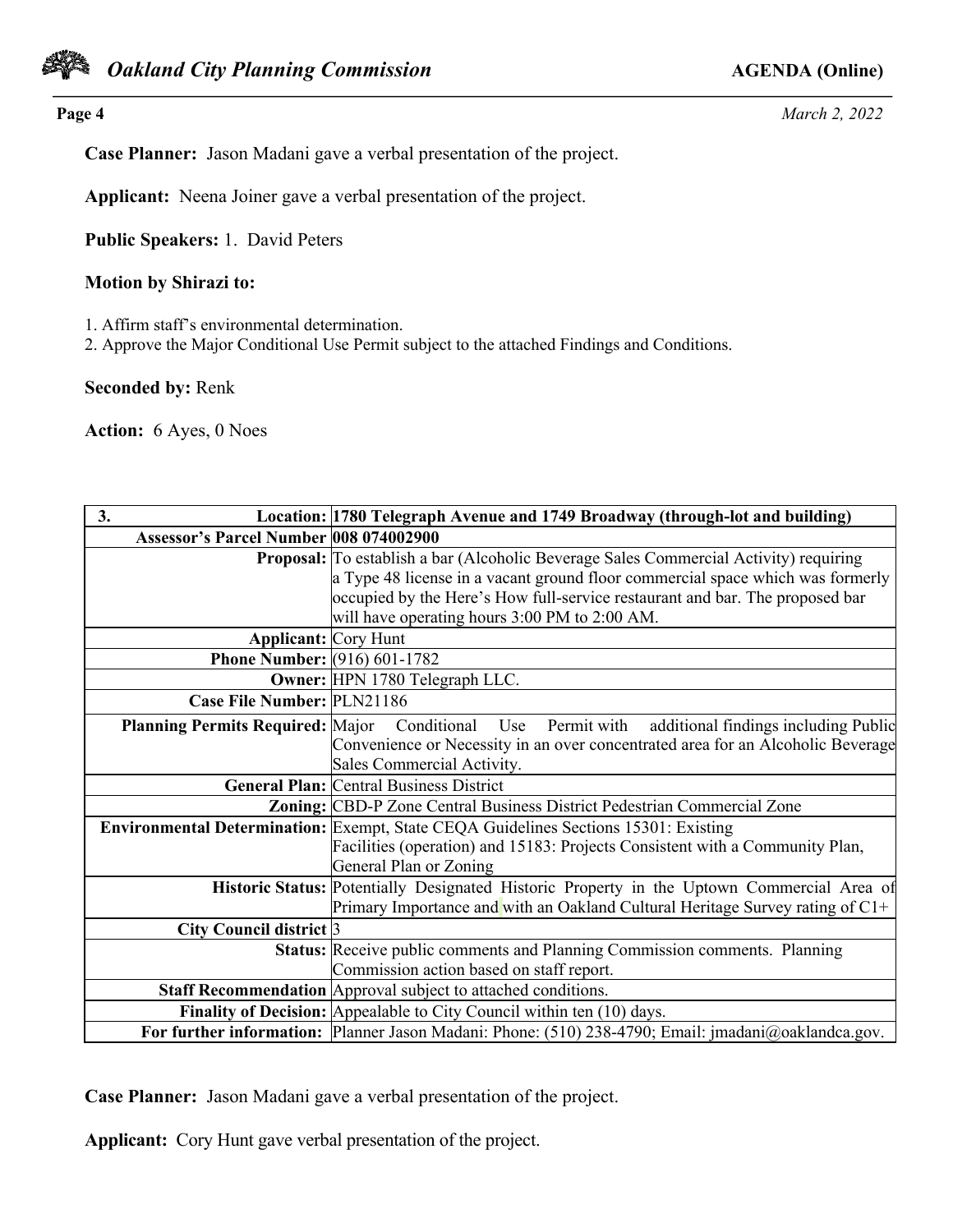

**Page 5** *March 2, 2022*

**Public Speakers:** None

#### **Motion by Renk to:**

1. Affirm staff's environmental determination.

2. Approve the Major Conditional Use Permit subject to the attached Findings and Conditions.

**Seconded by:** Fearn

**Acton:** 6 Ayes, 0 Noes

### **APPEALS**

The Commission will take testimony on each appeal. If you challenge a Commission decision in court, you will be limited to issues raised at the public hearing or in correspondence delivered to the Planning and Building Department, at, or prior to, to the public hearing; provided, however, such issues were previously raised in the appeal itself.

Following the testimony, the Commission will vote on the staff report and recommendation. If the Commission reverses/overturns the staff decision and no alternate findings for decisions have been prepared, then the vote on the matter will be considered a "straw" vote, which essentially is a non-binding vote directing staff to return to the Commission at a later date with appropriate findings for decision and, as applicable, conditions of approval that the Commission will consider in making a final decision. Unless otherwise noted, the decisions in the following matters are final and not administratively appealable. Any party seeking to challenge these decisions in court must do so within ninety (90) days of the date of the announcement of the final decision, pursuant to Code of Civil Procedure section 1094.6, unless a shorter period applies.

# **COMMISSION BUSINESS**

- Approval of Minutes February 23, 2022 Continued to PC April 6, 2022
- Correspondence None
- City Council Actions
	- 1. Ron Jones has been appointed to the Oakland Planning Commission and will be sworn in to continue Commissioner Ray-Lynch's term upon his untimely death.
	- 2. Project update: Lakehouse project located on E12th street request to extend the Development & Disposition Agreement (DDA) with the landowner was not approved at City Council on 3/1/22
	- 3. Upcoming meetings:
		- PC March 16, 2022